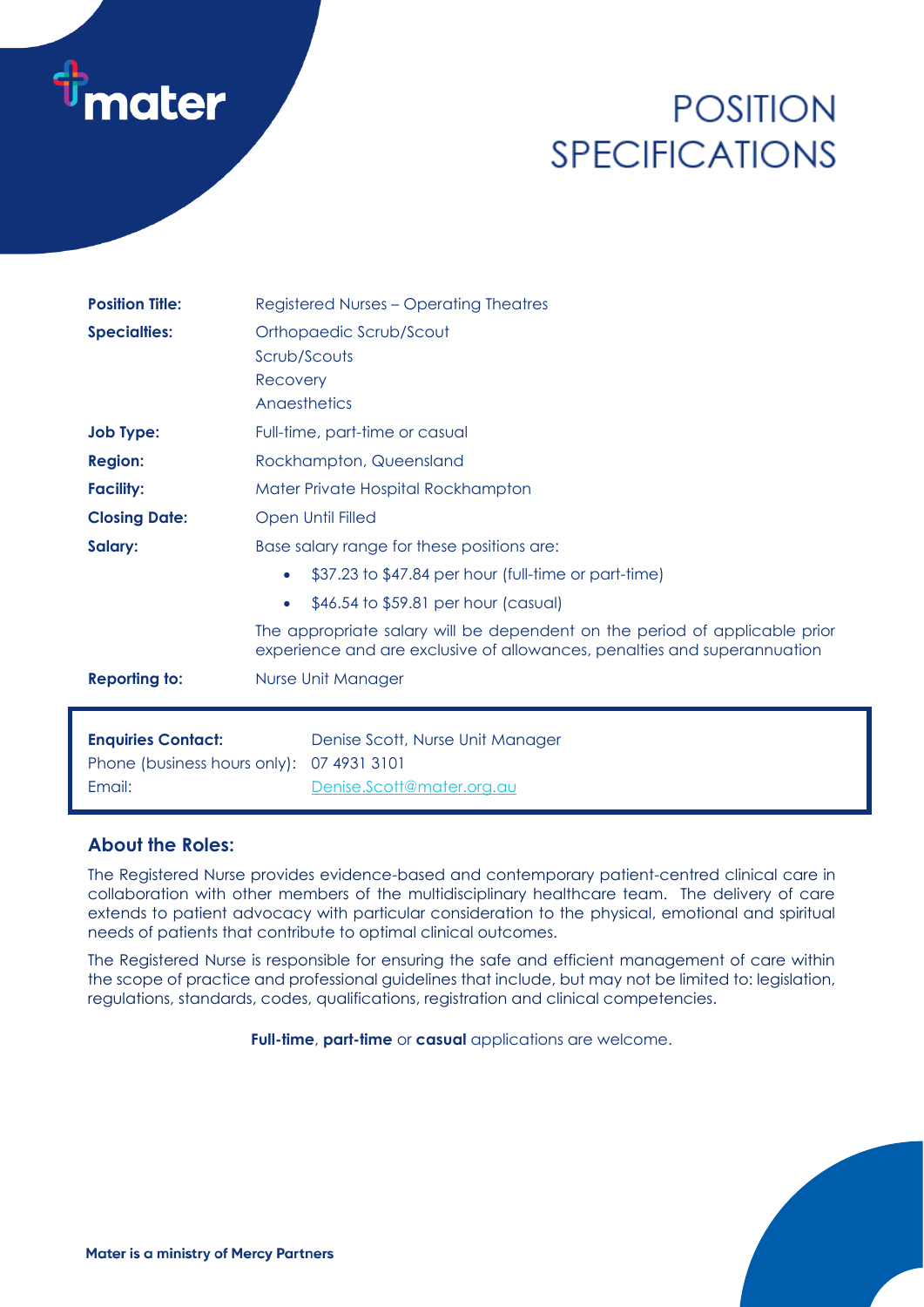If you are not familiar with Mater Private Hospital Rockhampton or the Rockhampton region, checkout the following links, including our Facebook page:

- <https://www.facebook.com/MaterRockhampton>
- <https://www.mater.org.au/health/hospitals/mater-private-hospital-rockhampton>
- <https://www.rockhamptonregion.qld.gov.au/Home>
- [https://capricornenterprise.com.au/economic-development/moving-to-the-region/our](https://capricornenterprise.com.au/economic-development/moving-to-the-region/our-way-of-life/)[way-of-life/](https://capricornenterprise.com.au/economic-development/moving-to-the-region/our-way-of-life/)

### **What you'll be doing:**

All of our clinical teams support each other to:

- Provide high quality patient care applying nursing clinical skills and contemporary knowledge to support optimal care outcomes through care coordination, collaboration and communication within scope of professional competence with adherence to Mater policies, procedures and guidelines;
- Partner with patients and their support persons throughout the episode of care to provide patientcentred care with regard to personal and/or cultural needs and preferences;
- Undertake clinical care assessments and develop, or revise, care plans that support optimal clinical outcomes with regard to patient personal and/or cultural needs and preferences and Mater guidelines;
- Acknowledge and support the value and effectiveness of multidisciplinary care teams and diverse care environments by delegating tasks to team members commensurate with their scope of professional practice and expertise;
- Ensure episode of care documentation is in accordance with applicable Mater frameworks, policies, procedures, work instructions, forms and guidelines;
- Undertake, or contribute to, comprehensive discharge planning to ensure patients and their support persons, where applicable and appropriate, are provided with adequate access to education, resources and appropriate community services access where required;
- Assess and respond to arising clinical issues, adverse outcomes and care complaints within scope of practice; and
- Coach, mentor and support colleagues and nursing students where appropriate with regard to own level of expertise.

#### **About you:**

To be successful in this role, you will demonstrate the following criteria:

- Current AHPRA registration as a Division 1 (Registered Nurse) with no practice restrictions;
- Digital and computer proficiency, extending to Microsoft 365 applications;
- Full vaccination against COVID-19 and the ability to provide appropriate evidence as prescribed by [Services Australia](https://www.servicesaustralia.gov.au/individuals/subjects/getting-help-during-coronavirus-covid-19/covid-19-vaccinations/how-get-proof) prior to commencement;
- Minimum of one year post graduate perioperative or Day Surgery experience. However, if you have limited perioperative experience but have transferrable skills training is available; and
- Australian Citizenship, permanent residency, a current work Visa with no restrictions or an applicable ANMAC occupational code if seeking Visa sponsorship.